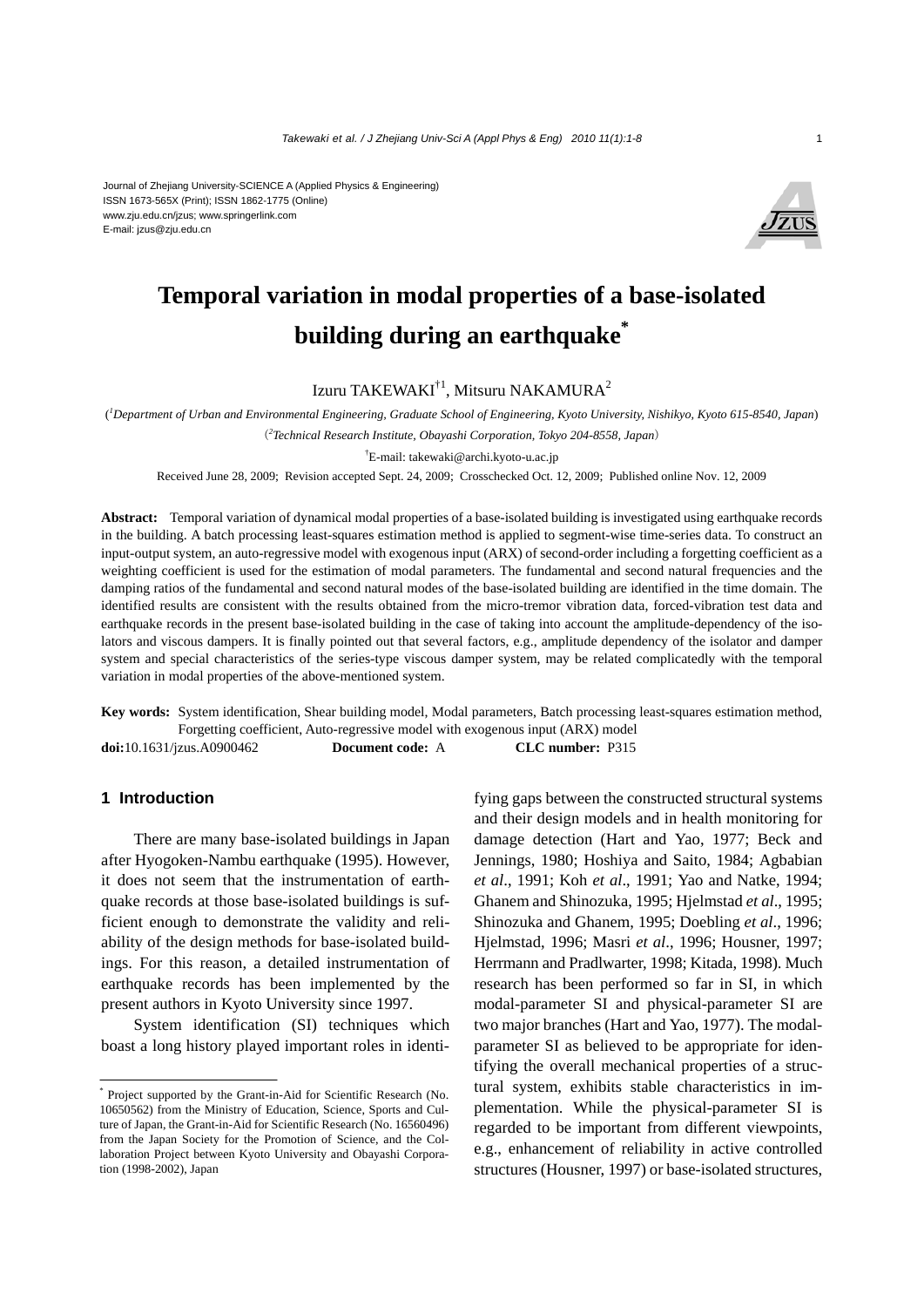its development is limited because of the requirement of multiple measurements or the necessity of complicated manipulation. A mixed approach is often used in which physical parameters are identified from the modal parameters obtained by the modalparameter SI. However, a sufficient number of modal parameters must be obtained for the unique and accurate identification of the physical parameters. This requirement cannot be satisfied in most cases.

Although the importance of damping in the seismic-resistant design of buildings is well recognized (Hart and Vasudevan, 1975), its identification techniques do not appear to be developed sufficiently. Especially the identification techniques for physical parameters, i.e., viscous damping coefficients and material damping ratios, are not fully developed compared to those for modal damping (Davenport and Hill-Carroll, 1986; Kareem and Gurley, 1996; Lus *et al*., 1999; Stewart *et al*., 1999; Satake *et al*., 2003). To overcome this difficulty, the present authors developed some useful physical-parameter SI methods (Takewaki and Nakamura, 2000; 2005, Yoshitomi and Takewaki, 2009).

In this paper, temporal variation in modal properties of a base-isolated building is investigated using earthquake records in the building. An autoregressive model with exogenous input (ARX) model of second-order including a forgetting coefficient as a weighting coefficient is used for estimating the modal parameters of the system. The fundamental and second natural frequencies and the damping ratios of the fundamental and the second natural modes are identified in the time domain. Several factors, e.g., amplitude dependency of the isolator and damper system and special characteristics of the series-type viscous damper system, may be related with the temporal variation in modal properties of the above-mentioned system. It will also be shown that the micro-tremor vibration data, forced-vibration test data and earthquake records in the present base-isolated building provide consistent results on amplitude-dependency of the isolators and viscous dampers.

#### **2 System identification method**

A batch processing least-squares estimation method (Mendel, 1995) is applied to segment-wise time-series data. It is assumed that the base-isolated building treated in this study can be described by an ARX model as expressed by

$$
A(q)y(k) = B(q)u(k) + w(k), \qquad (1)
$$

where  $u(k)$  and  $y(k)$  are the input and output sequences respectively, and *w*(*k*) is a white noise signal.  $A(q)$  and  $B(q)$ , the polynomials including the auto-regressive (AR) and moving-average (MA) coefficients {*ai*} and {*bi*} respectively, are defined by

$$
A(q) = 1 + a_1 q^{-1} + a_2 q^{-2} \cdots + a_{n_a} q^{-n_a}, \qquad (2a)
$$

$$
B(q) = b_1 q^{-1} + b_2 q^{-2} \cdots + b_{n_b} q^{-n_b}, \qquad (2b)
$$

where  $q^{-j}$  as the back-ward shift operator is defined by  $q^{-j}y(k)=y(k-j)$ , and *n<sub>a</sub>* and *n<sub>b</sub>* are the orders of the output and input of the system, respectively.

The AR and MA coefficients {*ai*}, {*bi*} in Eqs. (2a) and (2b) can be evaluated by the input and output sequences  $u(k)$  and  $y(k)$  recorded in the actual building. The scheme determining these coefficients will be explained later on.

The modal parameters are assumed to be estimated as

$$
\boldsymbol{\theta}(N) = \boldsymbol{R}(N)^{-1} \boldsymbol{f}(N), \tag{3}
$$

where  $\theta(N)$ ,  $R(N)$  and  $f(N)$  can be defined by

$$
\boldsymbol{\theta}(N) = [a_1, a_2, \dots, a_{n_a}, b_1, b_2, \dots, b_{n_b}]^{\mathrm{T}}, \qquad \text{(4a)}
$$

$$
\boldsymbol{R}(N) = \frac{1}{N} \sum_{k=1}^{N} \lambda^{N-k} \boldsymbol{\varphi}(k) \boldsymbol{\varphi}^{T}(k), \qquad (4b)
$$

$$
f(N) = \frac{1}{N} \sum_{k=1}^{N} \lambda^{N-k} y(k) \phi(k),
$$
 (4c)

where  $\lambda$  expresses a forgetting coefficient for the better representation of stochastic parameter estimate and  $\phi(k)$  is given by

$$
\varphi(k) = [-y(k-1), -y(k-2), \dots, -y(k-n_a),
$$
  
 
$$
u(k-1), u(k-2), \dots, u(k-n_b)]^{T}.
$$
 (5)

For this ARX model, the natural frequencies  $f_i$ and damping ratios  $\xi$ <sup>*j*</sup> are evaluated as the modulus  $p_j$ and the arguments  $\xi$ <sup>*j*</sup> of the poles of the polynomial equation including the AR and MA coefficients by (Safak, 1989)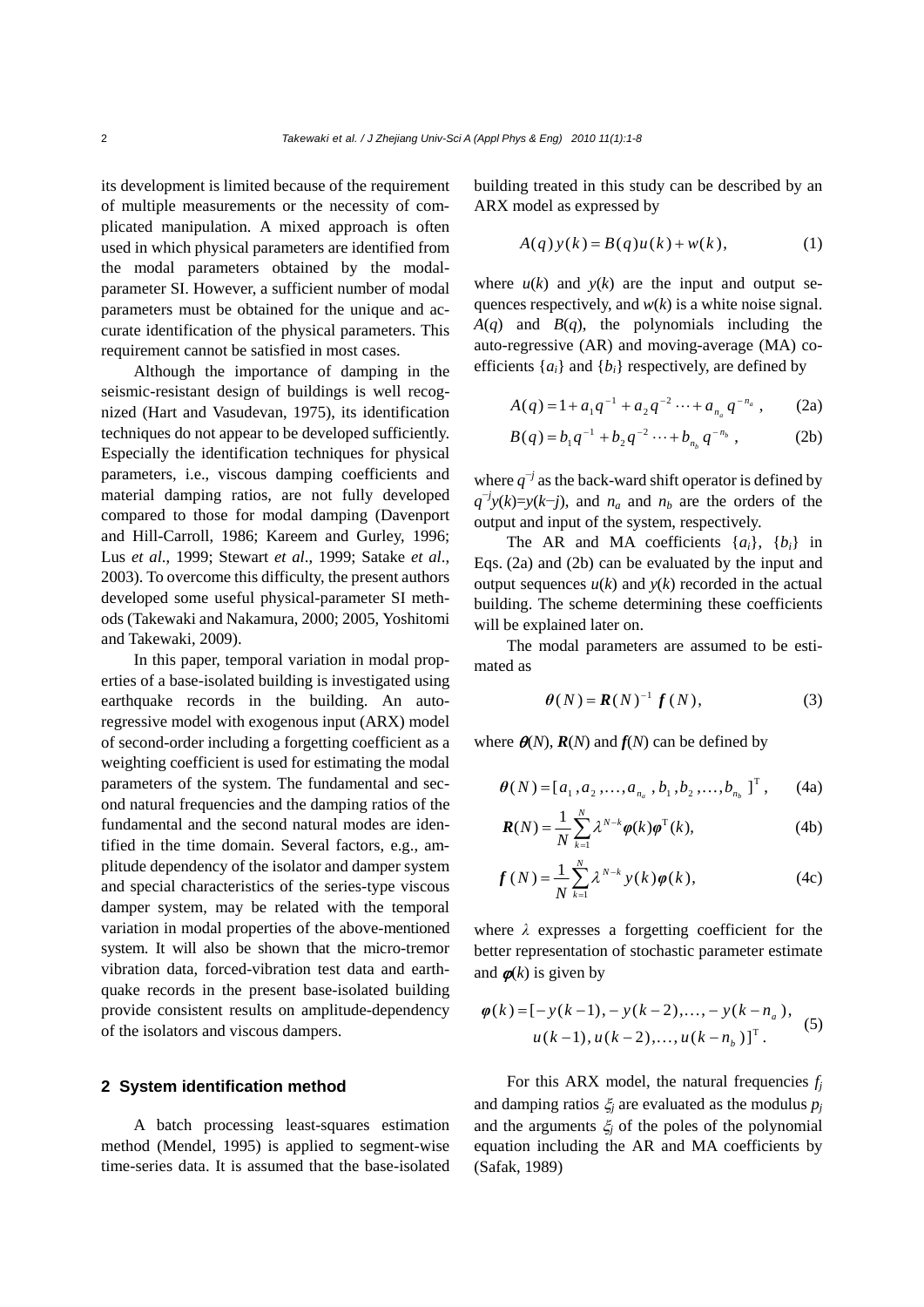$$
f_j = \frac{-\ln|p_j|}{2\pi \xi_j \Delta t},\tag{6}
$$

$$
\xi_j = \frac{-\ln|p_j|}{\left[\arg^2(p_j) + (\ln|p_j|)^2\right]^{1/2}},\tag{7}
$$

where  $\Delta t$  is the sampling interval.

Fig. 1 shows the conceptual diagram of the SI method used in this study. A time segment of 5 s will be moved sequentially for enabling the temporal identification of modal parameters.

Based on Takewaki and Nakamura (2000; 2005), the fundamental dynamical properties of this baseisolated building have been made clear to some extent. Analyzing recorded motions by a band-pass filter around the natural frequencies enabled one to determine the order of the ARX model as the second order.

The above procedure has been implemented for each time segment, and our SI has been conducted for the fundamental and second natural frequencies and the damping ratios of the fundamental and second natural modes.



**Fig. 1 Conceptual diagram of the system identification** 

## **3 Observation of earthquake records in base-isolated building**

The observation of earthquake motions has been made in a base-isolated building on the Yoshida Campus of Kyoto University, Japan (Nakamura *et al*., 1998; Nakamura and Takewaki, 2002; 2005; Takewaki and Nakamura, 2000; 2005). The overview of the building and the accelerometer locations are shown in Fig. 2. This building is a three-story reinforced concrete building with basement, and the base-isolation (BI) system is installed under the basement. The BI system consists of 17 natural rubber bearings and 14 viscous dampers. The viscous damper system includes a viscous damper with butanoic-oil for earthquake motions and a viscous damper with silicon-oil for small vibrations in series. Several earthquake records are utilized (Table 1).

Figs. 3a and 3b show the relations of the fundamental natural period and the lowest-mode damping ratio with the deformation amplitude in the BI story (Nakamura *et al*., 1998). The horizontal axis is the maximum deformation amplitude in the BI story. The micro-tremor vibration data, forced-vibration test data and the results obtained from earthquake records are plotted in Fig. 3. As can be observed, the fundamental natural period in EW direction is longer than that in NS direction and the fundamental natural period becomes longer for larger deformation amplitudes. This seemingly results from the amplitude-dependency of the isolator horizontal stiffness. Also, the damping ratio becomes larger for larger deformation amplitudes. However, it should be noted that the amplitude-dependency of the damping ratio includes the effect of the amplitude-dependency of the natural period.

| Date        | Earthquake data             |               |           |                         | Maximum acceleration $\text{(cm/s}^2)$ |            |           |           |
|-------------|-----------------------------|---------------|-----------|-------------------------|----------------------------------------|------------|-----------|-----------|
|             | Epicenter                   | Depth<br>(km) | Magnitude | Earthquake<br>intensity | Base<br>NS                             | Base<br>EW | B1F<br>NS | B1F<br>EW |
| 1997. 3. 16 | East of Aichi Pref.         | 39            | 5.8       | 2                       | 8.09                                   | 3.45       | 2.24      | 4.38      |
| 1997. 6. 12 | Southeast of Hyogo Pref.    | 20            | 3.9       |                         | 2.78                                   | 3.16       | 3.18      | 1.66      |
| 1997. 6. 25 | West of Shimane Pref.       | 12            | 6.1       | 0                       | 1.00                                   | 0.84       | 1.26      | 0.51      |
| 1997.9.7    | South of Kyoto Pref.        | 17            | 4.2       | 2                       | 4.69                                   | 10.61      | 5.87      | 6.97      |
| 1998. 2. 6  | South of Kyoto Pref.        | 10            | 3.8       | 0                       | 1.98                                   | 1.78       | 1.74      | 2.46      |
| 1998. 2. 10 | Hida District of Gifu Pref. | 10            | 4.3       |                         | 1.71                                   | 1.52       | 0.49      | 0.97      |

**Table 1 Earthquake data and maximum accelerations above and below base-isolation story** 

NS: north-south; EW: east-west; B1F: 1st basement floor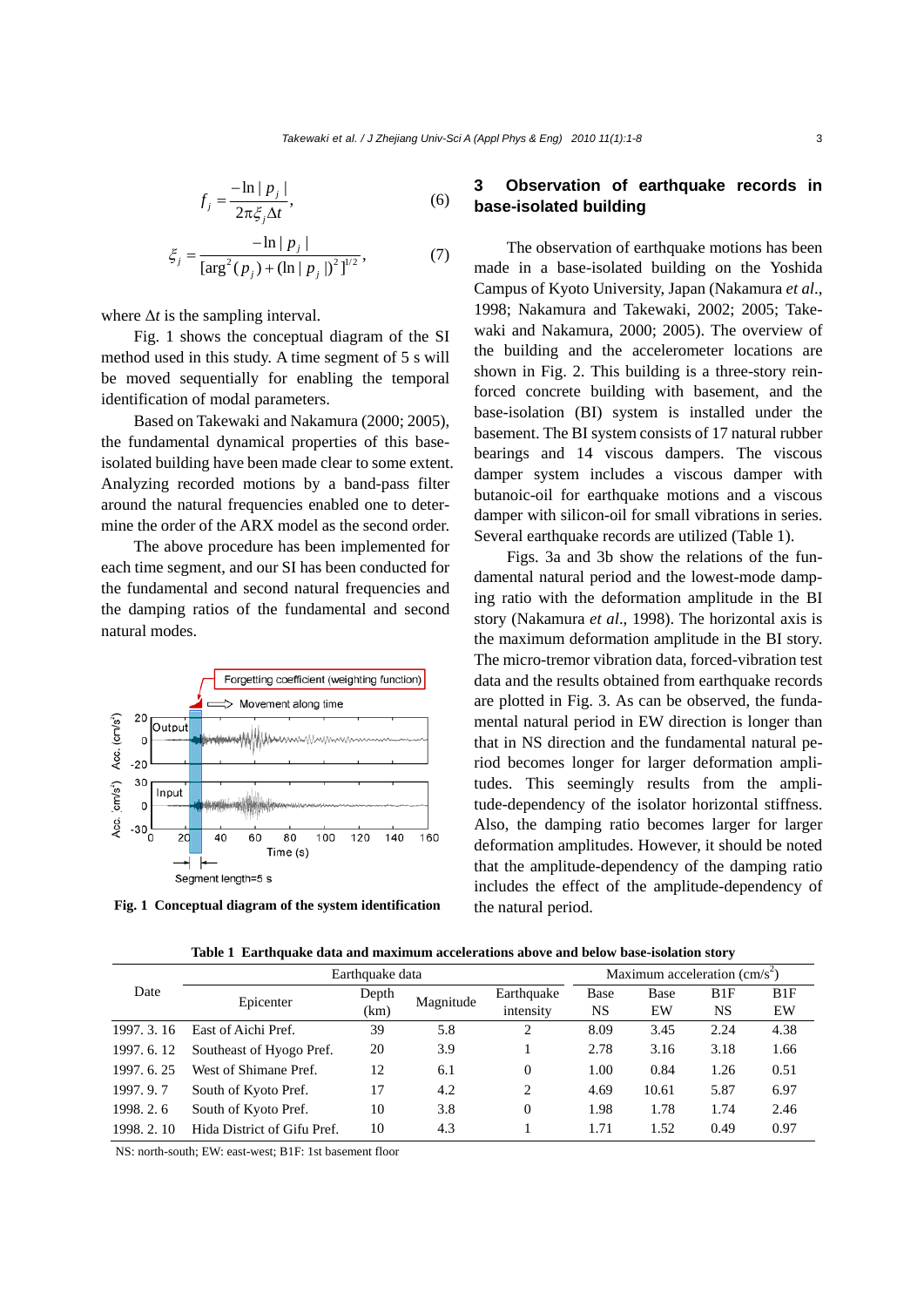



**Fig. 2 (a) Overview of the base-isolated building and (b) accelerometer location on the Kyoto University campus**



**Fig. 3 (a) Relations of the fundamental natural period and (b) the lowest-mode damping ratio with the deformation amplitude in the base-isolation story (Nakamura** *et al***., 1998)** 

Fig. 4 illustrates the relation of the damping coefficient of the viscous damper installed in the BI story with the deformation amplitude in the BI story. This figure is obtained from the equation:

$$
c=2h\omega m
$$
,

where  $c$  is the damping coefficient,  $h$  is the lowestmode damping ratio,  $\omega$  is the fundamental natural circular frequency, and *m* is the total mass of building. The fundamental natural circular frequency and the lowest-mode damping ratio are used in this analysis. The forced-vibration test data and the results obtained from earthquake records are compatible with the results obtained from the viscous damper test.



**Fig. 4 Relation of the damping coefficient of the viscous damper installed in the base-isolation story with the deformation amplitude in the base-isolation story** 

## **4 Results of modal-parameter system identification**

The records at the BI story and the second floor are used because the effect or component of the second vibration mode, according to Nakamura and Takewaki (2005), is small in the second floor. Fig. 5 shows the vibration-mode shapes of the fundamental and the second natural modes obtained from the forced vibration test. For the identification of the second mode, on the other hand, the records at the BI story (base) and the B1F (1st basement floor) are used.

Fig. 6 presents the acceleration records at the levels of 2F, B1F, BI floor (base) (Tokaido-oki Earthquake 2004. 9. 5 NS). It can be observed that the acceleration can be reduced remarkably in the building. Fig. 7 indicates the temporal variation of the interstory drift in the BI story. This figure is drawn to make clear the relation of modal properties with the amplitude of vibration. Fig. 8 shows the temporal variation of fundamental and the second natural frequencies (Tokaido-oki Earthquake 2004. 9. 5 NS). It is understood that, the fundamental natural frequency at the initial stage corresponds fairly well with the value (0.62–0.65 Hz) as obtained from the micro-tremor observation (Fig. 3) and becomes smaller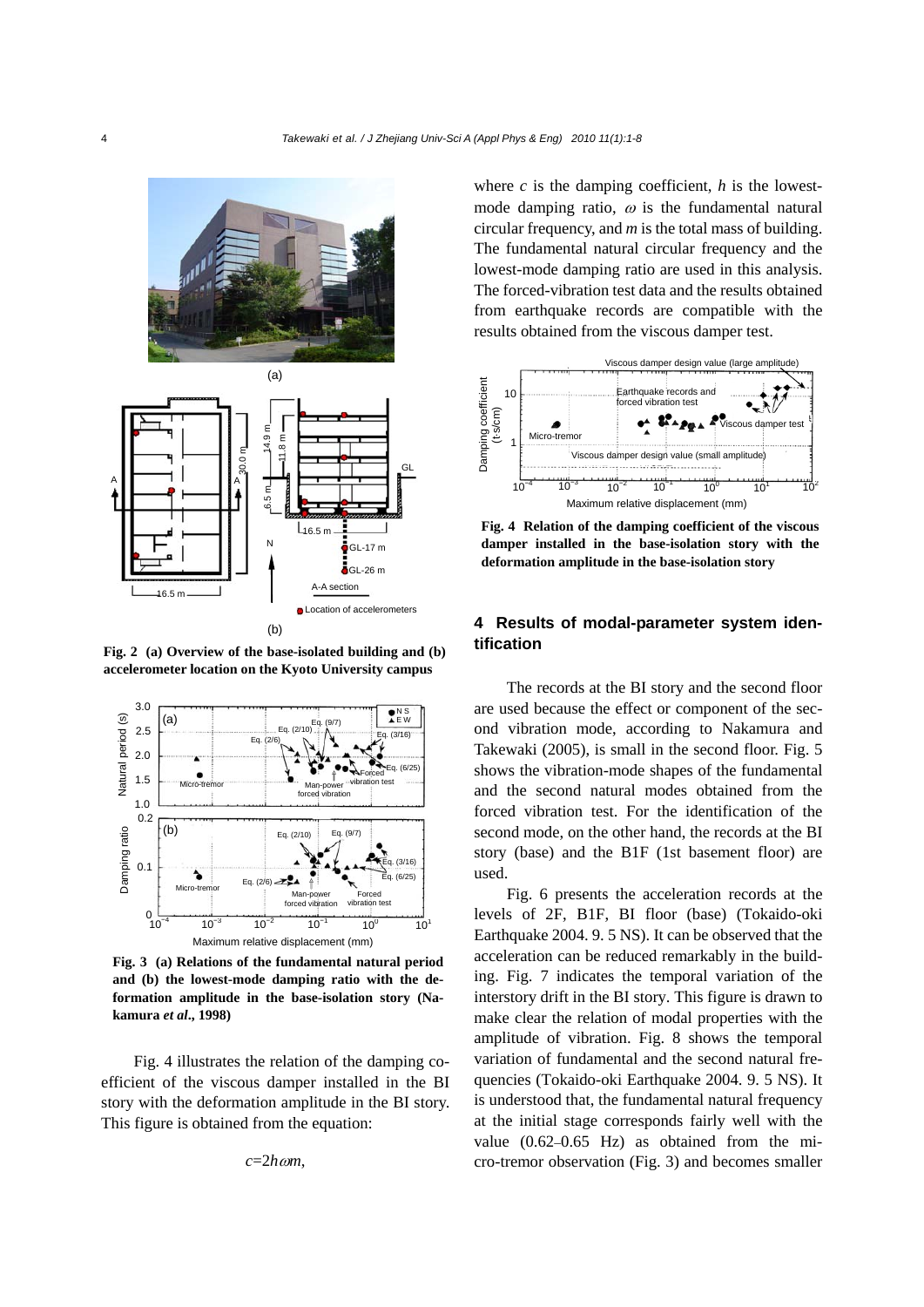in the beginning of the earthquake records (10–40 s). After 40 s, the fundamental natural frequency remains a reduced value. Similarly, the second natural frequency corresponds fairly well with the value (7.0 Hz) obtained from the micro-tremor observation. However, the reduction of the second natural frequency is not clear compared with the fundamental natural frequency. Fig. 9 illustrates the temporal variation of damping ratios of fundamental and second natural modes (Tokaido-oki Earthquake 2004. 9. 5 NS). Note that the initial damping ratio in the fundamental mode corresponds fairly well with the value (0.08) as obtained from the micro-tremor observation (Fig. 3). The damping ratio in the fundamental mode, after becoming a bit larger, reduces as the interstory drift in the BI story expands. It can be supposed that the amplitude dependency of the isolator and damper



**Fig. 5 Vibration-mode shapes of (a) the fundamental and (b) second natural modes obtained from the forced vibration test** 

 $f_1, f_2$ : 1st and 2nd natural frequencies;  $h_1, h_2$ : 1st and 2nd damping ratios; RF: roof; B1F: 1st basement floor



**Fig. 6 Acceleration records at the levels of 2F, BF1, BI floor (Tokaido-oki Earthquake 2004. 9. 5 NS)**

system and special characteristics of the series-type viscous damper system exert an influence on the temporal variation of the system modal properties.



**Fig. 7 Interstory drift in the base-isolation story (Tokaidooki Earthquake 2004. 9. 5 NS)** 



**Fig. 8 Temporal variation of fundamental and the second natural frequencies (Tokaido-oki Earthquake 2004. 9. 5 NS)** 



**Fig. 9 Temporal variation of damping ratios of fundamental and second natural modes (Tokaido-oki Earthquake 2004. 9. 5 NS)** 

The corresponding figures for EW component are Figs. 10–13. A similar tendency can also be observed in EW components. The fundamental natural frequency at the initial stage corresponds fairly well with the value (0.51 Hz) as obtained from the microtremor observation (Fig. 3) and becomes smaller in the beginning of the earthquake records (10–50 s). The initial damping ratio in the fundamental mode also corresponds fairly well with the value (0.09) obtained from the micro-tremor observation shown in Fig. 3. The damping ratio in the fundamental mode, after becoming larger, decreases as the interstory drift in the BI story expands (after 60 s). Similarly, the second natural frequency corresponds fairly well with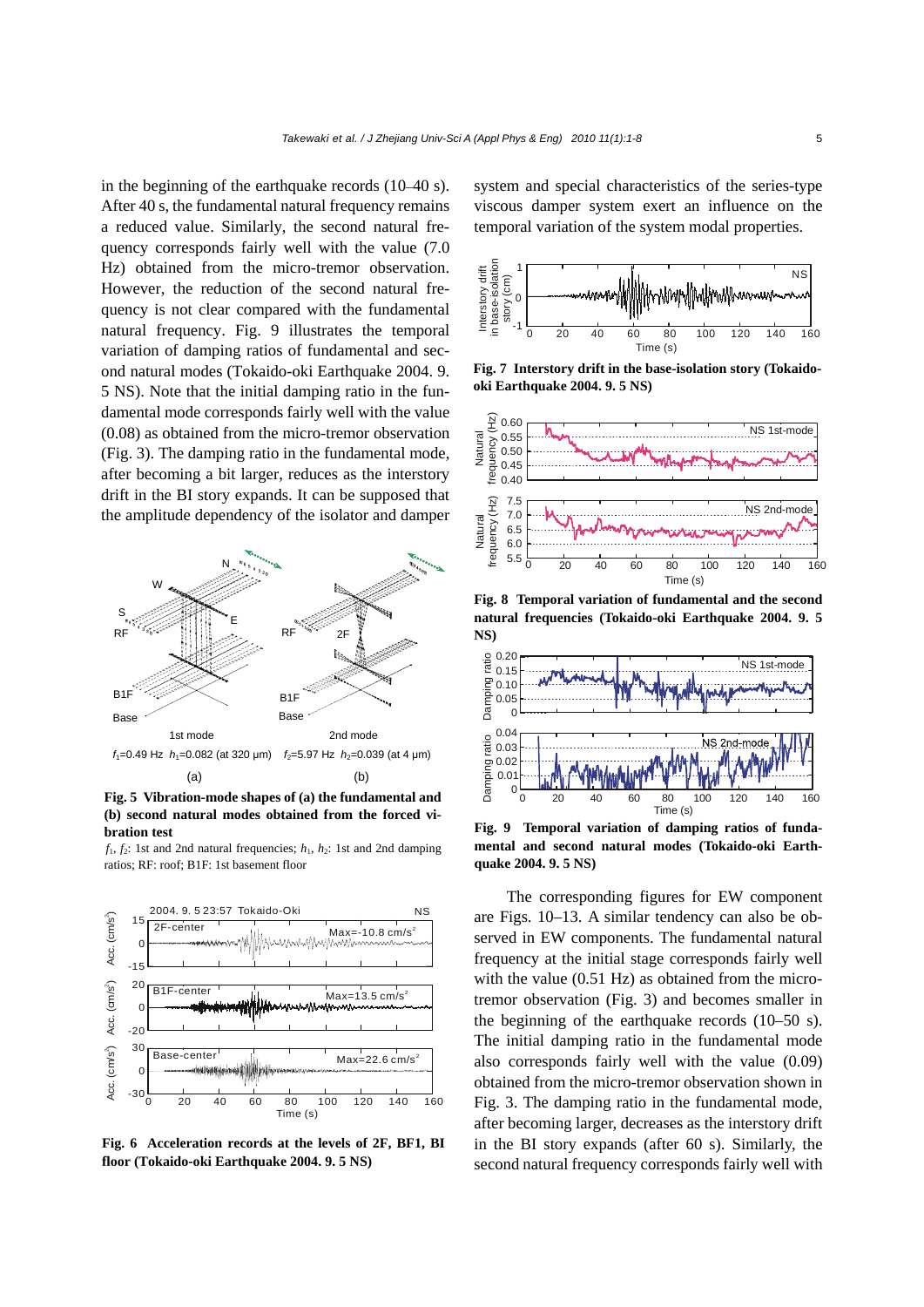the value (5.9 Hz) obtained from the micro-tremor observation. However, the reduction of the second natural frequency is not clear compared with the fundamental natural frequency.



**Fig. 10 Acceleration records at the levels of 2F, B1F, BI floor (Tokaido-oki Earthquake 2004. 9. 5 EW)**



**Fig. 11 Interstory drift in the base-isolation story (Tokaido-oki Earthquake 2004. 9. 5 EW)** 



**Fig. 12 Temporal variation of fundamental and the second natural frequencies (Tokaido-oki Earthquake 2004. 9. 5 EW)** 



**Fig. 13 Temporal variation of damping ratios of fundamental and the second natural modes (Tokaido-oki Earthquake 2004. 9. 5 EW)** 

Fig. 14 illustrates the velocity response spectra of the earthquake records (Tokaido-oki Earthquake 2004. 9. 5) at the base center. A long-period motion (around 10 s) exists in these earthquake records together with the motion around 1 s.



**Fig. 14 Velocity response spectra of Tokaido-oki Earthquake 2004. 9. 5** 

To investigate the effect of earthquake types on the reliability of the present identification method, other earthquakes, Tottoriken-Seibu 2000 NS and the South of Kyoto Prefecture 2001 NS, are used. Fig. 15 shows the time variations of the interstory drift in the BI story, the fundamental natural frequency and the lowest-mode damping ratio for Tottoriken-Seibu 2000 NS, and Fig. 16 reports those for the south of Kyoto Prefecture 2001 NS. It can be observed that the properties similar to the results for the abovementioned earthquake records can be found.



**Fig. 15 Tottorikeneibu 2000 NS** 

(a) Interstory drift in the base-isolation story; (b) fundamental natural frequency; (c) the lowest-mode damping ratio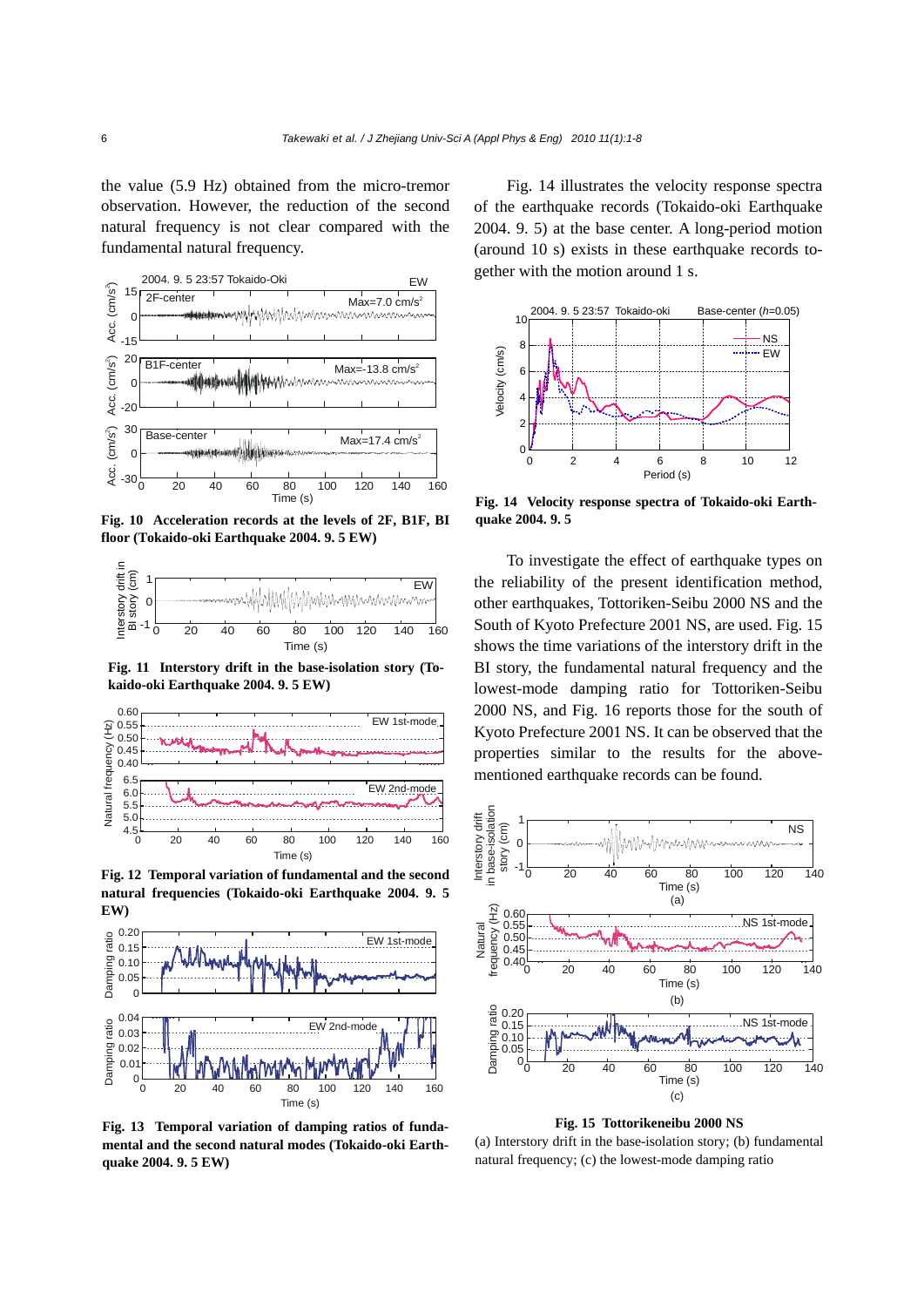

**Fig. 16 South of Kyoto Prefecture 2001 NS**  (a) Interstory drift in the base-isolation story; (b) fundamental natural frequency; (c) the lowest-mode damping ratio

It is possible to conclude that several factors, e.g., the amplitude dependency of the isolator and damper system and special characteristics of the series-type viscous damper system, are closely related with the temporal variation of the system modal properties (natural frequencies and modal damping ratios). The properties of damping systems, viscous or hysteretic (Nashif *et al*., 1985; Inaudi and Kelly, 1995), should also be discussed carefully.

## **5 Conclusion**

Dynamic properties of a base-isolated building are investigated using observed field data. The following observations are obtained:

(1) The combination of a batch processing least-squares estimation method and the ARX model representation of the input-output system is an efficient and reliable method of system identification of base-isolated buildings.

(2) The fundamental natural frequency and the damping ratio of the base-isolated building are time-dependent. This time-dependency is not a simple amplitude-dependent one, but seemingly dependent on the properties of earthquake ground motions and on the damping system used in this base-isolated building.

(3) The micro-tremor vibration data, forcedvibration test data and earthquake records in the present base-isolated building provide consistent results on amplitude-dependency of the isolators and viscous dampers.

#### **6 Acknowledgements**

The authors are grateful to Prof. K. UETANI of Kyoto University and Prof. Y. YASUI of Fukui Institute of Technology (formerly Obayashi Corporation), Japan for their assistance.

#### **References**

- Agbabian, M.S., Masri, S.F., Miller, R.K., Caughey, T.K., 1991. System identification approach to detection of structural changes. *Journal of Engineering Mechanics, ASCE*, **117**(2):370-390. [doi:10.1061/(ASCE)0733-9399(1991) 117:2(370)]
- Beck, J.L., Jennings, P.C., 1980. Structural identification using linear models and earthquake records. *Earthquake Engineering & Structural Dynamics*, **8**(2):145-160. [doi:10. 1002/eqe.4290080205]
- Davenport, A.G., Hill-Carroll, P., 1986. Damping in Tall Buildings: Its Variability and Treatment in Design. Proceedings of ASCE Spring Convention, Seattle, USA, p.42-57.
- Doebling, S.W., Farrar, C.R., Prime, M.B., Shevitz, D.W., 1996. Damage Identification and Health Monitoring of Structural and Mechanical Systems from Changes in Their Vibration Characteristics: A Literature Review. Report No. LA-13070-MS, Los Alamos National Laboratory, NM, USA.
- Ghanem, R., Shinozuka, M., 1995. Structural-system identification I: Theory. *Journal of Engineering Mechanics, ASCE*, **121**(2):255-264. [doi:10.1061/(ASCE)0733-9399 (1995)121:2(255)]
- Hart, G.C., Vasudevan, R., 1975. Earthquake design of buildings: Damping. *Journal of the Structural Division, ASCE*, **101**(ST1):11-30.
- Hart, G.C., Yao, J.T.P., 1977. System identification in structural dynamics. *Journal of the Engineering Mechanics Division, ASCE*, **103**(EM6):1089-1104.
- Herrmann, T., Pradlwarter, H.J., 1998. Two-step identification approach for damped finite element models. *Journal of Engineering Mechanics, ASCE*, **124**(6):639-647. [doi:10. 1061/(ASCE)0733-9399(1998)124:6(639)]
- Hjelmstad, K.D., 1996. On the uniqueness of modal parameter estimation. *Journal of Sound and Vibration*, **192**(2):581- 598. [doi:10.1006/jsvi.1996.0205]
- Hjelmstad, K.D., Banan, M.R., Banan, M.R., 1995. On building finite element models of structures from modal response. *Earthquake Engineering & Structural Dynamics*, **24**(1):53-67. [doi:10.1002/eqe.4290240105]
- Hoshiya, M., Saito, E., 1984. Structural identification by extended Kalman filter. *Journal of Engineering Mechanics,*